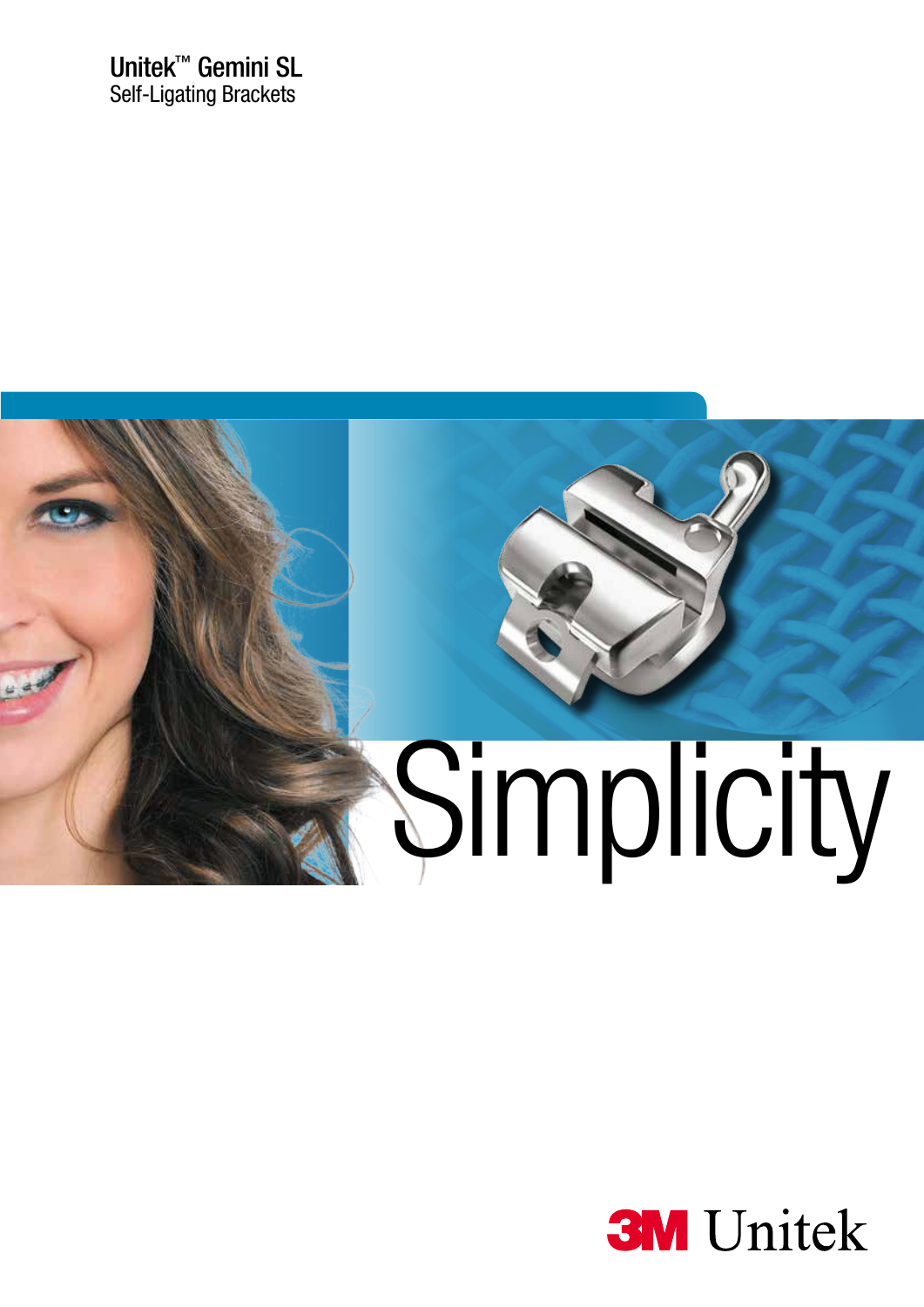

## **Simplicity** Unitek™ Gemini SL Self-Ligating Brackets

Unitek™ Gemini SL Self-Ligating Brackets offer the simplicity of a passive door self-ligating appliance. An advanced Nitinol ligating mechanism provides low resistance to door opening and closing, without using special techniques or instruments.<sup>1</sup> Nitinol also offers the advantage of high resistance to unwanted mechanism fatigue, $2$  which can affect door operation and bracket performance during treatment.

Passive self-ligating Unitek Gemini SL brackets feature reduced friction for treatment efficiency,<sup>3</sup> but you can also utilise the benefits of tie-wings, which permit active control with ligatures when you need it.<sup>4</sup> The bracket's smooth finish and rounded profile offer improved patient comfort.5 Discover the advantages of Unitek Gemini SL brackets for your practice.



# Features and Benefits

#### Rounded-Shape Corners

for improved patient comfort.<sup>5</sup> The corners and ligating mechanism feature the same buccal curvature as the bracket body.



Integral Hook with simple versatile design.

Nitinol Ligating Mechanism features elasticity and high resistance to fatigue during treatment.2

Easy Ligation with enough space under the tie-wing area for conventional or chain elastics if needed.

80 Gauge Mesh Base for better adhesive coverage to increase bonding retention.<sup>6</sup>



**Torque in Base** for precison, control and easy bracket positioning.

Compound Curvature Base allowing for accurate bracket fit.7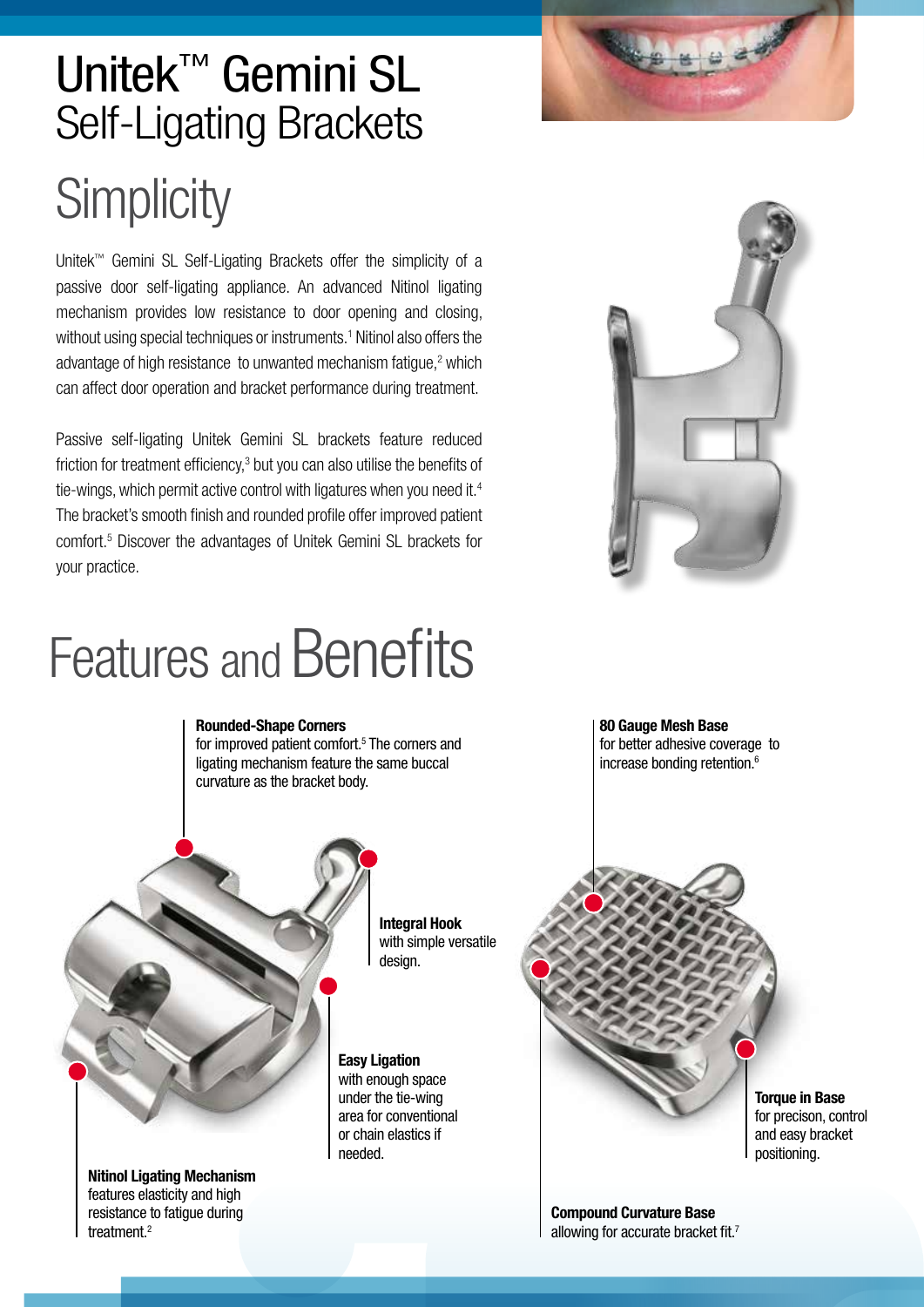# No special tools are required

### Door opening



Bracket with the door mechanism closed.

### Door closing



Place tweezers as shown in the picture.



Place the tip of the archwire director on the cavity between the incisal/ occlusal wings of the bracket.



Close the locking mechanism by pressing together the tweezers.

You can also use your finger to push the base of the door closed.



Gently slide the door to the incisal/occlusal area to open the mechanism.



Bracket with the door mechanism closed.

## Additional Benefits

| <b>Characteristics</b>                                | <b>Advantages</b>                                                                  | <b>Benefits</b>                                                    |
|-------------------------------------------------------|------------------------------------------------------------------------------------|--------------------------------------------------------------------|
| Passive bracket                                       | Closing mechanism does not touch round<br>and rectangular archwires                | Reduced friction <sup>3</sup>                                      |
| Door design with incisal / occlusal<br>opening system | <b>Efficient ligation</b>                                                          | Ligating mechanism does not open<br>spontaneously during treatment |
| Nitinol ligating mechanism                            | High resistance to fatigue during the<br>opening and closing of ligating mechanism | Maintains product integrity during<br>treatment <sup>2</sup>       |
| Bracket design allows for ligation                    | Bracket can be active or passive depending<br>on treatment needs                   | <b>Treatment versatility</b>                                       |
| Bracket is composed of 17-4 PH<br>stainless steel     | <b>Mechanical strength</b>                                                         | High resistance against deformation <sup>8</sup>                   |
| Rhomboid shape                                        | Reference for bracket positioning                                                  | Efficient bracket positioning <sup>9</sup>                         |